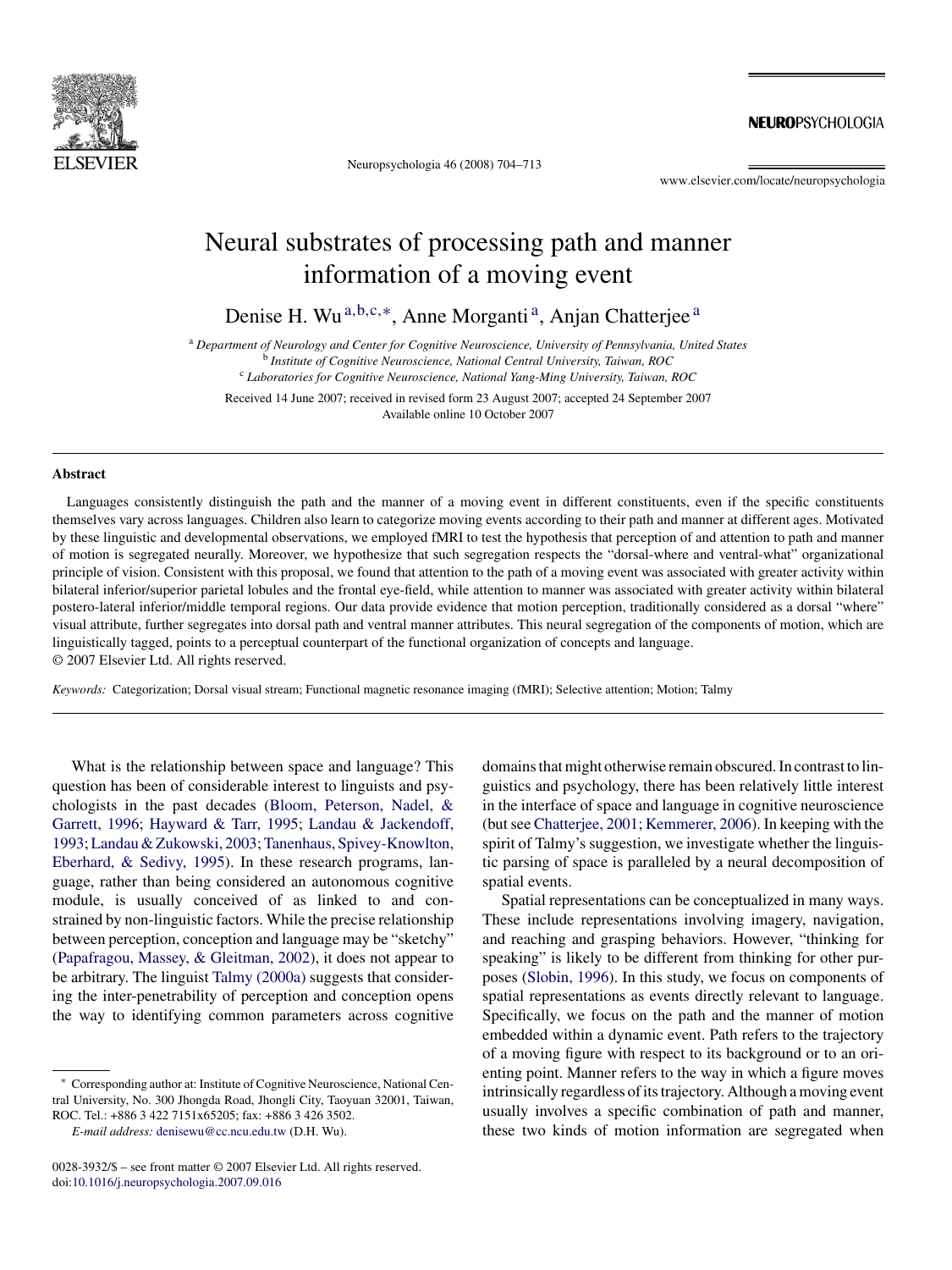mapped on to language ([Talmy, 1985\).](#page-9-0) For example, in English manner of motion is expressed most often by the main verb of a sentence (e.g., *run, walk*) and path of motion is expressed most often by the prepositional phrase (e.g., *along* the road, *into* the house). [Talmy \(2000b\)](#page-9-0) described such "characteristic expression of motion" as "colloquial rather than literary", "frequent rather than occasional", and "pervasive rather than limited". However, Talmy also noted that the relationship between the semantic elements and the surface linguistic forms is "largely not one-to-one". In other words, the characteristic expression is not the only linguistic pattern to convey a particular semantic domain [\(Talmy, 2000b\).](#page-9-0)

Not all languages follow the same mapping of motion components to language constituents as English. Following [Talmy's](#page-9-0) [binary typology \(1985, 2000a, 2000b\),](#page-9-0) most languages in the world express the path of motion either by the main verb (verbframed) or by a satellite to the main verb (satellite-framed). Verb-framed languages (e.g., French, Greek, and Spanish) usually express the manner of motion by an adverbial phrase. In contrast, satellite-framed languages (e.g., English and Chinese) usually express the same meaning by the main verb. For example, English and Spanish convey the same event as "The bottle floated into the cave." and "La botella entra en la cueva flotando (*The bottle moved into the cave floating*)", respectively. Although such typology provides a useful framework for identifying the fundamental attributes of motion events, it does not account for the diversity of all different languages. As [Slobin \(2004\)](#page-9-0) pointed out, for languages with serial verbs (e.g., Sino-Tibetan) and bipartite verbs (e.g., Hokan), it is not always clear which is the main verb and whether it only expresses the path but not the manner of motion. Also, for languages with a manner preverb and a path preverb before the main verb (e.g., Jaminjun), both path and manner are expressed by the same grammatical form ([Slobin, 2004\).](#page-9-0) As a result, Slobin proposed a third type of languages, namely, equipollently-framed languages, to account for the languages that do not easily fit the binary typology proposed by Talmy.

Despite these caveats, the cross-linguistic generalization that "path" does not conflate with "manner" into a single verb root seems to capture the "characteristic tendency" ([Levinson &](#page-9-0) [Wilkins, 2006\)](#page-9-0) of most languages in the world, even though the accessibility of different linguistic forms, the dynamics of cultural and aesthetic values can influence habitual patterns of language use [\(Slobin, 2004\).](#page-9-0) It should also be pointed out that path and manner information of a moving event, of course, remains accessible to speakers of different languages ([Jackendoff, 1990, 1996\)](#page-9-0) in spite of being expressed by different linguistic constituents across languages. English and Greek speakers perform non-linguistic tasks (i.e., memory and categorization) similarly, even though verbs in the two languages emphasize different motion components ([Papafragou et al.,](#page-9-0) [2002\).](#page-9-0) Similarly, native English and Spanish speakers do not differ in their recognition memory of moving events [\(Gennari,](#page-8-0) [Sloman, Malt, & Fitch, 2002\).](#page-8-0) For our purpose, the important point is that most languages segregate path and manner components of dynamic spatial events into distinct linguistic constituents. This functional linguistic segregation raises the question of whether the nervous system also segregates path and manner when processing dynamic spatial events.

A dominant theory of vision is that visual information is processed within two visual streams that are specialized for processing "what" and "where" information, respectively ([Ungerleider & Mishkin, 1982\).](#page-9-0) The "what" pathway involves the ventral regions important for visual recognition. The "where" pathway involves the dorsal regions important for the spatial localization of an object. Perception of motion is consistently ascribed to the dorsal stream based on evidence from both monkeys and humans (e.g., [DeYoe & Van Essen, 1988;](#page-8-0) [Heeger, Boynton, Demb, Seidemann, & Newsome, 1999;](#page-9-0) [Lewis,](#page-9-0) [Beauchamp, & DeYoe, 2000;](#page-9-0) [Orban et al., 1995; Tootell et al.,](#page-9-0) [1995; Zeki et al., 1991\).](#page-9-0) Specifically, the middle temporal visual area in macaques (MT/MST) and an analogous area in humans, found most often within the junction of the inferior temporal gyrus and the occipital cortex, respond to motion stimuli and in tasks requiring motion discrimination.

Much previous research on visual motion processing has focused on movements of simple stimuli. For example, [Beauchamp, Cox, and DeYoe \(1997\)](#page-8-0) presented to participants moving dots toward different directions with different colors. They identified brain regions that were selectively responsive to motion but not to color in MT/MST and the parietal lobule. They also found that the activation within these regions was modulated both by spatial (at the center vs. periphery of the visual display) and featural (motion vs. color) attention to the stimulus. [Seiffert, Somers, Dale, and Tootell \(2003\)](#page-9-0) also employed simple visual displays (e.g., sine-wave radial gratings, concentric rings with sinusoidal contrast modulation) to determine whether the texture, luminance, and attention of moving stimuli was associated with distinct neural substrates. They found no differences between the processing of these aspects of movements.

Recently, the neural basis of more complex motion has been investigated. Most notably, both banks of the superior temporal sulcus are implicated in biological motion ([Allison, Puce, &](#page-8-0) [McCarthy, 2000;](#page-8-0) [Decety & Grezes, 1999;](#page-8-0) [Grossman et al., 2000\)](#page-9-0) and action events ([Kable & Chatterjee, 2006\),](#page-9-0) which may be distinguished from mechanical motion ([Martin & Weisberg, 2003\).](#page-9-0) The extrastriate body area (EBA; [Downing, Jiang, Shuman, &](#page-8-0) [Kanwisher, 2001\)](#page-8-0) and the fusiform body area (FBA; [Peelen](#page-9-0) [& Downing, 2005\)](#page-9-0) also demonstrated preferential activation to biological motion [\(Peelen, Wiggett, & Downing, 2006\).](#page-9-0) Furthermore, human MT/MST is even sensitive to implied (as opposed to actual) motion as evidenced by the response to pictures of actions, even when the pictures themselves are static [\(Kable,](#page-9-0) [Spellmeyer-Lease, & Chatterjee, 2002;](#page-9-0) [Kourtzi & Kanwisher,](#page-9-0) [2000\).](#page-9-0) These observations suggest that specific regions of the nervous system specialize in processing different aspects of motion. However, the possible components of motion probed thus far has not been motivated directly by the functional organization of language.

In the current study, we employed fMRI to investigate whether attention to the path or manner of motion activates different neural networks. For two reasons we predicted that path would be processed more dorsally than manner, despite motion itself being generally subsumed under the dorsal visual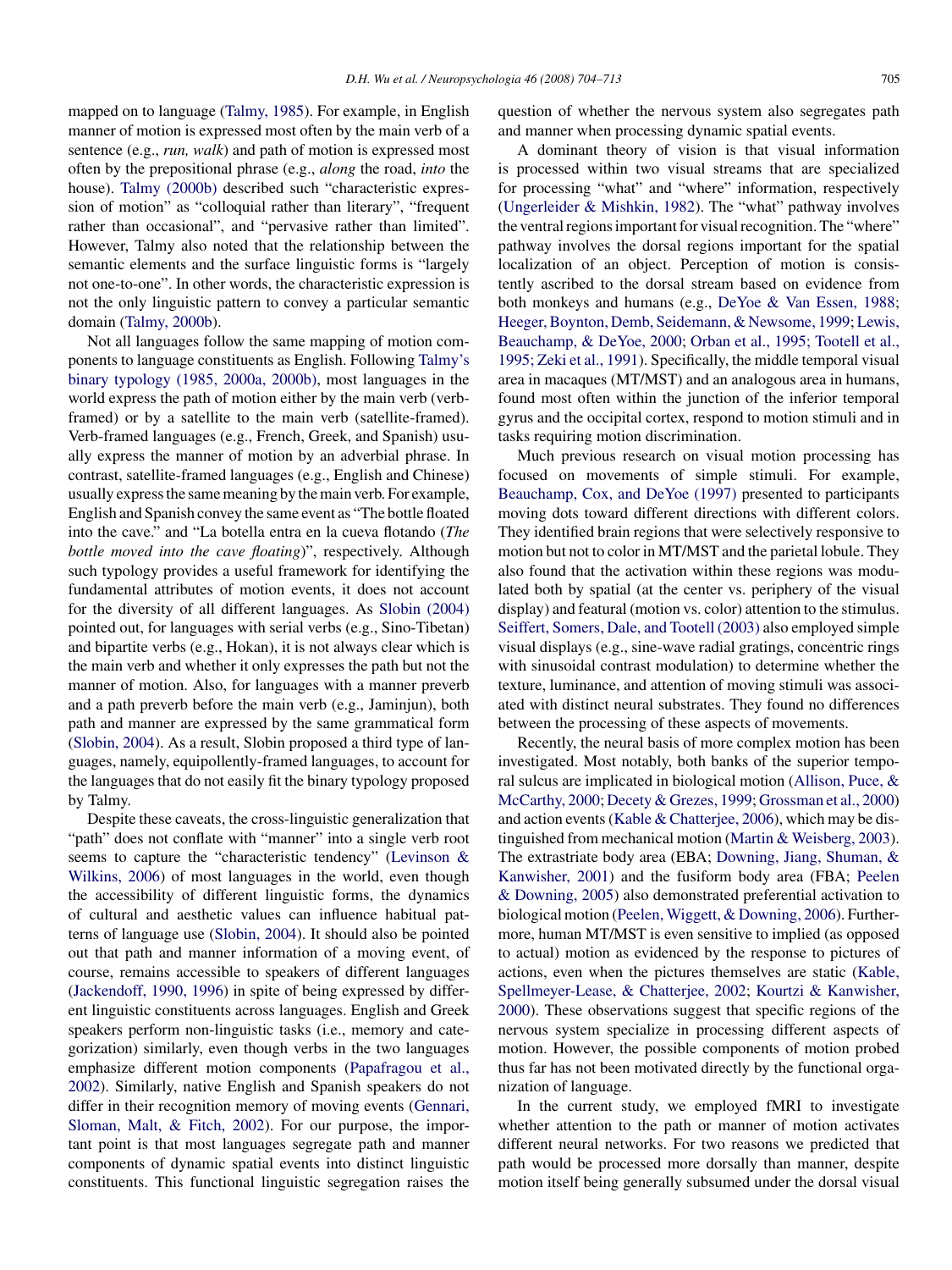processing stream. First, path information conveys a trajectory that almost any object can traverse in space, whereas manner information conveys the kind of motion constrained by bio-mechanical properties of the object itself. For example, a horse and a turtle can both walk, but only the horse can gallop, and a ball can neither walk nor gallop. However, all three can move across a field or into a garden. Since path is about "where" an object is moving in space while manner is about "what" kind of movement an object is possible of doing, path should be processed more dorsally than manner if the where/what-dorsal/ventral mapping observed in the visual domain is a general principle of neural organization. Second, we previously found that verb processing activates the posterior middle temporal gyrus [\(Kable et al., 2002;](#page-9-0) [Kable,](#page-9-0) [Kan, Wilson, Thompson-Schill, & Chatterjee, 2005\)](#page-9-0) and others have implicated the posterior inferior parietal cortex in processing prepositions ([Damasio et al., 2001; Emmorey et al., 2002;](#page-8-0) [Kemmerer, 2006\).](#page-8-0) If language and perception are indeed linked anatomically and in English manner is conveyed by verbs and path by prepositional phrases, then we would also predict a dorsal–ventral organization for processing path and manner of motion. We should be clear that we are not testing a hypothesis about the properties of language, per se, in this study. Rather we are testing a hypothesis about perception, which is motivated directly by properties of language. The hypothesis, if confirmed, would suggest that the neural organization of perception parallels (and possibly undergirds) the functional organization of language.

# **1. Experiment 1**

In this experiment, we tested the hypothesis that processing of path and manner of motion is associated with distinct neural substrates. We predict that the sub-divisions within motion processing would respect the ventral-what and dorsal-where organization of the visual system.

# *1.1. Methods*

#### *1.1.1. Participants*

Eight volunteers (four men and four women) from the community of University of Pennsylvania participated in this experiment. They were all native speakers of English with normal or corrected-to-normal vision. None of them had a history of neurological or psychiatric disorder. All participants gave informed consent in accordance with the procedures of the Institutional Review Board of University of Pennsylvania.

### *1.1.2. Materials and design*

Three types of short movie clips (i.e., Path, Manner, and Identity) of an animated starfish were created using the software Strata [\(www.strata.com](http://www.strata.com/)). The starfish had eyes at the center with five limbs, which resembled a star-like cartoon figure with a face. Each movie consisted of 30 frames per second and lasted 3 s. In each of the 18 movies used in the Path condition, a purple starfish moved along a distinct path within a rectangular frame of  $683 \times 450$  pixels. In each of the 18 movies for the Manner condition, the purple starfish performed a distinct manner of motion, none of which were easily verbalized, while the center of the starfish remained at the center of the frame. In each of the 18 movies for the Identity condition, a stationary starfish with a unique color and pattern was presented. Each stimulus was presented twice to the participants in a scan. Each participant received three scans that were composed of the same stimuli (but in different pseudo-randomized orders) of the three conditions, so that in each scan half of the stimuli shared the same feature (the path, the manner, or the color/pattern) as the previous one, while the other half did not.

#### *1.1.3. Procedures*

A one-back task in a blocked design was employed. Specifically, in the Path condition the participants had to judge whether the starfish in the current movie moved along the same path as that in the previous movie. Similarly, in the Manner condition the participants had to judge whether the starfish in the current movie performed the same manner of motion as that in the previous movie. In the Identity condition, the participants simply determined whether the current stationary starfish was identical to the previous one.

The trials were organized into 18 blocks in each of the Path, Manner, and Identity conditions. These blocks were further divided into three scans, with six blocks of each condition in each scan. The order of the different conditions within a scan was pseudo-randomized every three blocks, and independently determined for each participant. Every block lasted 21 s. Each block started with a 3-s indication of the condition, followed by six consecutive movies in that condition. The participants were instructed to perform the one-back task according to the indicated dimension to every stimulus, except the first one in a block, by making a key-press response. The correct answer to half of the trials was "same" while to the other half of the trials was "different". The delivery of the stimulus and the recording of the responses were controlled using the software E-Prime [\(www.pstnet.com/products/e-prime/](http://www.pstnet.com/products/e-prime/)) on a personal computer.

# *1.1.4. Imaging procedures*

The participants were familiarized with the task in the three conditions before the scanning session. During the scanning session, the participants lay supine in a 3-T Siemens Trio scanner. The stimuli were back-projected onto a screen at the back of the scanner bore and the participants viewed the stimuli through a mirror mounted on the head coil. The manual responses were transmitted using a custom designed fiber-optic response pad. An USA Instruments four-channel head coil was employed to record the fMRI signals. BOLD-sensitive, T2\*-weighted functional images were acquired in 3 mm isotropic voxels using a gradientecho, echoplanar pulse sequence  $(TR = 3000 \text{ ms}, TE_{eff} = 30 \text{ ms})$ . Forty 3-mm slices were acquired during each repetition, with each slice containing a  $64 \times 64$ matrix within a  $192 \times 192$  mm field-of-view. Head motion was minimized using foam padding, and the scanner performed both prospective (3-D Prospective Acquisition Correction, PACE) and retrospective motion correction online. Each participant had three 390-s scans, which contained six blocks of each condition. The participants performed no task during the first 12 s of each functional scan as steady-state magnetization was achieved and these images were discarded. High resolution T1-weighted anatomical images were also acquired for each participant using an MPRAGE pulse sequence (TR = 1620 ms, TE = 3 ms, TI = 950 ms). One hundred sixty 1-mm slices were acquired, with each slice containing a  $256 \times 256$  matrix within a  $250 \times 250$  mm field-of-view.

# *1.1.5. fMRI data analyses*

Functional MRI data processing was performed using VoxBo software [\(www.voxbo.org](http://www.voxbo.org/)) developed at University of Pennsylvania. After image reconstruction, the data were pre-processed in the following steps: First, the data were sinc-interpolated in time slice-by-slice to correct for staggered slice-acquisition [\(Aguirre, Zarahn, & D'Esposito, 1998\).](#page-8-0) Second, a six-parameter, least-square minimization, motion correction algorithm was applied to realign all function data to the first image acquired for each participant in a scanning session based on that used in the SPM package ([www.fil.ion.ucl.ac.uk/spm/\)](http://www.fil.ion.ucl.ac.uk/spm/). Third, the data were automatically thresholded to exclude extra-parenchymal voxels from subsequent analyses. The scan-wise global signals and power spectra were also derived and stored. Finally, the parameters that permit normalization of the data to a standardized (MNI) space were automatically calculated.

After the pre-processing, six anatomical regions of interest (ROIs) on each hemisphere were drawn on individual participants' images, independent of the functional MRI data. All ROIs were drawn by an experienced neurologist with the aid of a detailed neuroanatomic atlas ([Duvernoy, 1999\).](#page-8-0) To determine whether path and manner processing was preferentially associated with certain regions within the dorsal stream, four ROIs covering the dorsal stream along the lateral part of the brain from bottom to top were included: inferior occipitotemporal cortex (Brodmann's area 19 and 37, including visual motion areas, that is, human MT/MST), posterior middle/superior temporal cortex (Brodmann's area 22), inferior parietal lobule (IPL, Brodmann's area 39 and 40), and superior parietal lobule (SPL, Brodmann's area 7). In addition to showing a general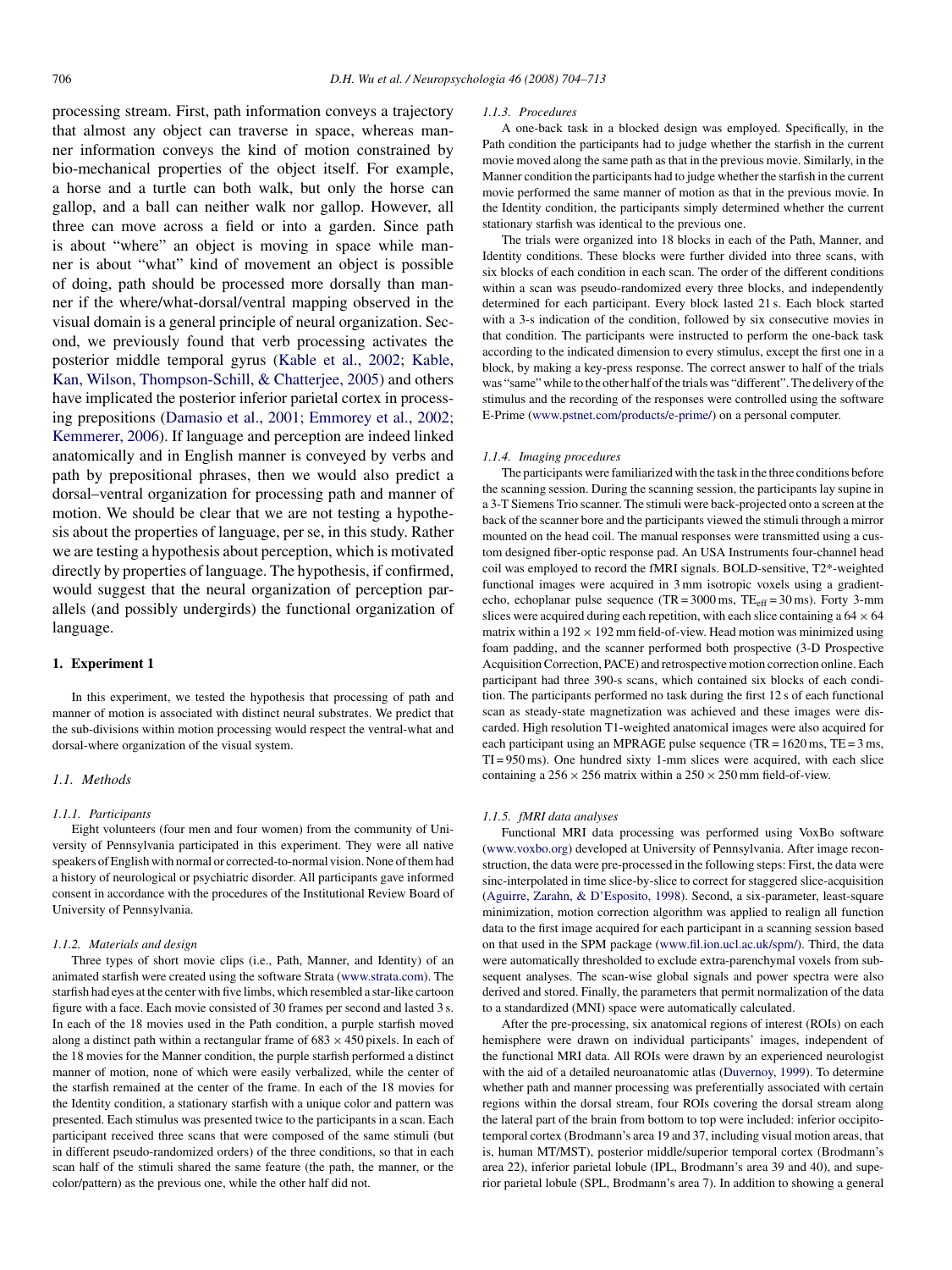# Table 1 The accuracy  $(\%)$  and reaction time (in ms) in the three conditions of the one-back task from Experiment 1

|                    | Path | Manner | Identity |  |
|--------------------|------|--------|----------|--|
| Accuracy $(\% )$   | 90   | 96.9   | 97.4     |  |
| Reaction time (ms) | 1244 | 1072   | 813      |  |

sensitivity to motion, we also hypothesize these four regions to demonstrate further dorsal–ventral preference for path and manner processing, respectively. Two ventrally localized ROIs (the parahippocampus and the posterior fusiform gyrus) were also included. The parahippocampal gyrus contains networks sensitive to local visual environments and scenes [\(Epstein, Graham, & Downing,](#page-8-0) [2003;](#page-8-0) [Epstein & Kanwisher, 1998\).](#page-8-0) The posterior fusiform gyrus contains networks sensitive to faces and human body parts [\(Kanwisher, McDermott, & Chun,](#page-9-0) [1997;](#page-9-0) [Peelen & Downing, 2005\).](#page-9-0)

A voxel-wise analysis within these anatomic ROIs was performed for each participant using a modified version of the general linear model for seriallycorrelated error terms [\(Aguirre, Zarahn, & D'Esposito, 1997;](#page-8-0) [Zarahn, Aguirre,](#page-9-0) [& D'Esposito, 1997\).](#page-9-0) This analysis identifies the voxels whose activity was significantly associated with the task covariate (i.e., the two motion conditions in contrast with the Identity condition). The task covariate was a boxcar wave form convolved with an estimate of the BOLD hemodynamic transfer function empirically derived from the motor cortex in a large group of participants [\(Aguirre et al., 1998\).](#page-8-0) That is, within each anatomical ROI of each participant, the voxels that demonstrated a higher activity in the Path and Manner conditions combined than the Identity condition were identified as functional ROIs (i.e., the voxels that are sensitive to moving stimuli). This subtraction was conducted simply to limit the voxels within which the contrast of interest (path vs. manner) would be probed. The contrast between the Path and the Manner condition was measured in a random-effect analysis by the *t*-value of the averaged time series of each voxel in individual functional ROIs. Finally, the distribution of these *t*-values from each ROI across participants were compared against zero to determine whether the motion-sensitive voxels in different anatomical ROIs showed preferential activation to the path or manner attribute of a moving event.

# *1.2. Results*

# *1.2.1. Behavioral data*

The accuracy and reaction time of the participants' manual responses in each condition were recorded and summarized in Table 1. The one-back task in the three conditions was performed accurately with a mean error rate lower than 10%, despite a marginally lower accuracy rate in the Path than the Manner condition ( $t = 2.28$ ,  $p = .06$ ) and than the Identity condition ( $t = 1.89$ ,  $p = .09$ ). Such findings suggest that the Path condition was slightly more difficult than the other two conditions, which might be caused by the similarity between the 18 paths that the starfish can possibly perform within the restricted area. The statistical analysis on the reaction time revealed differences among all three conditions (all  $ps < .01$ ). The response based on the path attribute took longer than the response based on the manner attribute  $(t=3.32, p=.01)$ . However, the longer reaction time might be partly due to the characteristic of the task. Specifically, the path of a moving event can only be fully determined at the end of a movie, while the manner can be perceived after few frames, and the color/pattern can be perceived instantly.

## *1.2.2. Imaging data*

Table 2 shows the mean size of the functional ROI of motion within each anatomical ROI (i.e., the number of voxels showing higher activation in the Path and Manner conditions combined than the Identity condition). A *t*-test contrasting the MR signal in the Path and the Manner condition (i.e., the difference in the Path and Manner conditions) was performed on every voxel within the functional ROI. The averaged *t*-value of this contrast within each ROI is also listed in Table 2. The motion-sensitive voxels within bilateral inferior occipito-temporal cortexes showed greater activation in the Manner than the Path condition (left: *t*<sub>7</sub> = −3.61, *p* = .0086; right: *t*<sub>7</sub> = −5.32, *p* = .0011). In contrast, the functional ROIs in dorsal regions, namely, bilateral IPLs and SPLs, demonstrated the opposite bias (left IPL:  $t_7 = 5.94$ ,  $p = .0006$ ; right IPL:  $t_7 = 5.54$ ,  $p = .0009$ ; left SPL:  $t_7 = 4.21$ ,  $p = .0040$ ; right SPL:  $t_7 = 4.58$ ,  $p = .0026$ ) (also see [Fig. 1\).](#page-4-0)

Very few voxels in the parahippocampus and the fusiform gyrus demonstrated motion sensitivity (see Table 2). The left parahippocampus showed greater activity for path over manner processing  $(t_7 = 2.81, p = .0260)$ , while the right fusiform gyrus showed the opposite  $(t_7 = -2.47, p = .0428)$ . We interpret these findings with caution, since these contrasts were mainly derived from few voxels. Path may have activated scene representations in the parahippocampus more than the manner attribute, whereas manner emphasized the face-like properties (which had eyes) and/or the human-body-like form of the starfish figures and activated the face/body representation in the posterior fusiform gyrus more than the path attribute.

Although the reaction times were longer in the Path than the Manner condition, we do not think that this difference is solely caused by the task difficulty between these two conditions. Even though the one-back task based on the path attribute was harder than that based on the manner attribute, the present fMRI results cannot be fully accounted for by the difficulty explanation, given that bilateral inferior occipito-temporal cortexes were more responsive to the alleged easier (i.e., Manner) condition. To directly control for the possible influence of task difficulty, which might be reflected in reaction times, we compared the contrast between the Path and Manner condition (i.e., the *t*-values) in the

# Table 2

The size of the functional ROIs (i.e., the number of voxels that showed a motion main effect), and the direct contrast in each ROI (i.e., the *t*-value contrasting the MR signal of the Path and Manner conditions averaging across the voxels in the functional ROI) of Experiment 1

|                                                                                           | <b>PPA</b>      | <b>FFA</b>       | Inferior occipito-temporal<br>cortex | Middle/superior<br>temporal cortex | <b>IPL</b>      | <b>SPL</b>      |
|-------------------------------------------------------------------------------------------|-----------------|------------------|--------------------------------------|------------------------------------|-----------------|-----------------|
| Left hemisphere                                                                           |                 |                  |                                      |                                    |                 |                 |
| Number of voxels in the functional ROI<br>( <i>i.e.</i> , showing the motion main effect) | $1 \pm 1$       | $7 + 6$          | $39 + 19$                            | $35 + 21$                          | $23 \pm 16$     | $33 \pm 20$     |
| Contrast of Path–Manner (averaged)<br><i>t</i> -value of difference)                      | $1.43 \pm 1.44$ | $0.32 \pm 1.38$  | $-3.73 \pm 2.92$                     | $0.98 \pm 1.56$                    | $3.96 \pm 1.89$ | $5.06 \pm 3.40$ |
|                                                                                           | 2.81            | $-0.66$          | $-3.61$                              | 1.78                               | 5.94            | 4.21            |
| $\boldsymbol{p}$                                                                          | $0.0260*$       | 0.5317           | $0.0086*$                            | 0.1189                             | $0.0006*$       | $0.0040*$       |
| Right hemisphere                                                                          |                 |                  |                                      |                                    |                 |                 |
| Number of voxels in the functional ROI<br>( <i>i.e.</i> , showing the motion main effect) | $1 \pm 1$       | $10 + 5$         | $61 + 40$                            | $44 + 20$                          | $26 + 18$       | $36 + 33$       |
| Contrast of Path–Manner (averaged<br><i>t</i> -value of difference)                       | $0.53 \pm 0.83$ | $-1.75 \pm 2.01$ | $-3.92 \pm 2.08$                     | $0.51 \pm 2.86$                    | $3.27 + 1.67$   | $4.94 \pm 3.06$ |
|                                                                                           | 1.82            | $-2.47$          | $-5.32$                              | 0.50                               | 5.54            | 4.58            |
| $\boldsymbol{p}$                                                                          | 0.1118          | $0.0428*$        | $0.0011*$                            | 0.6302                             | $0.0009*$       | $0.0026*$       |

A *t*-test was further performed on the contrast between the Path and Manner conditions against zero.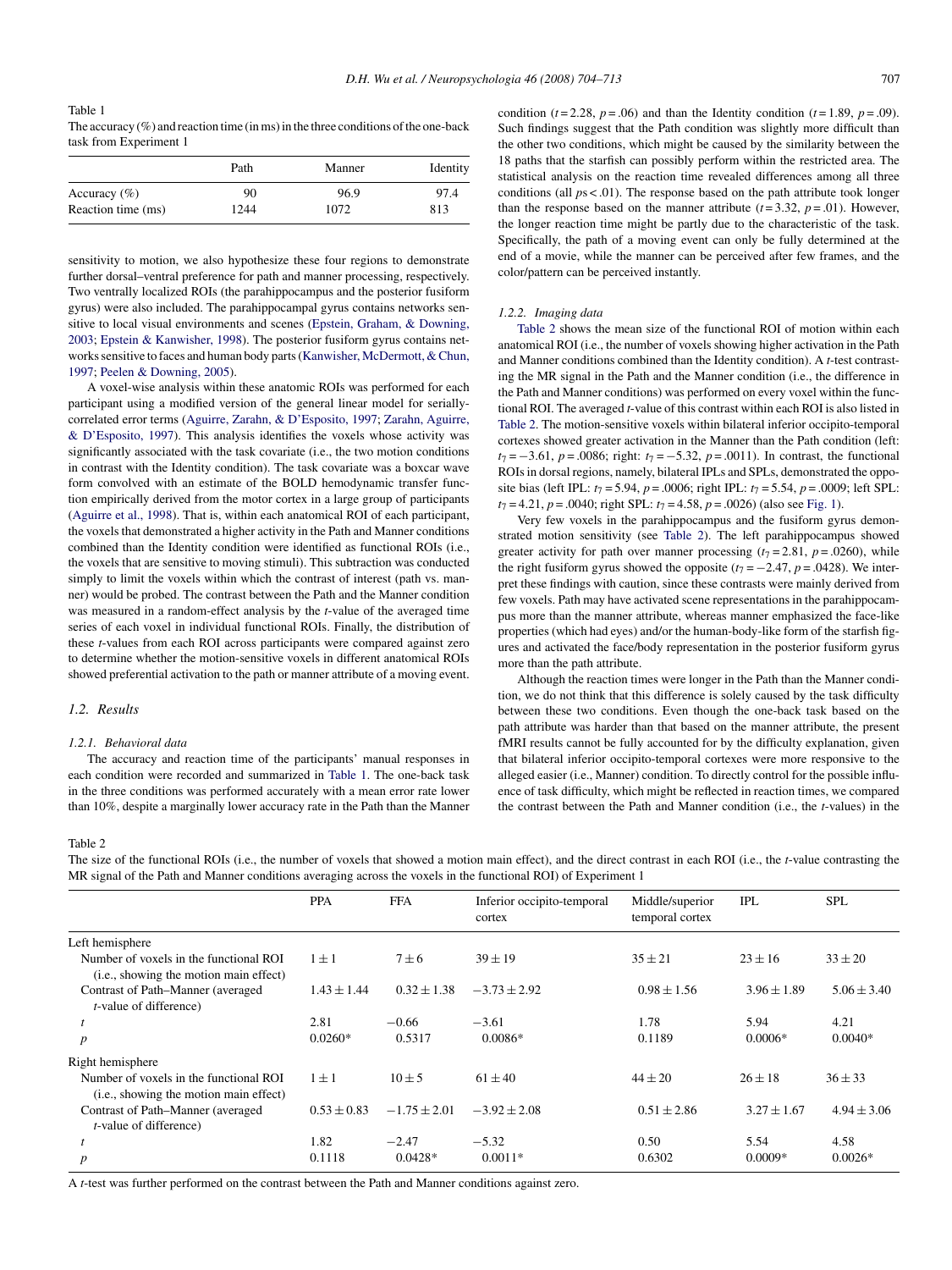<span id="page-4-0"></span>

Fig. 1. In Experiment 1, direct contrast between path and manner processing within those voxels showing a motion main effect associated performing the one-back task according to path information with bilateral SPLs, bilateral IPLs, and left para-hippocampus. In contrast, performing the one-back task according to manner information was associated with bilateral inferolateral occipital-temporal regions and right fusiform gyrus.

functional ROIs within each anatomical ROI while treating the RT difference between the Path and Manner condition as a covariate. After taking out the contribution from the reaction time difference between the two critical conditions, the motion-sensitive voxels in bilateral SPLs and IPLs still showed higher activation in the Path than the Manner condition (all *p*s < .006), whereas such voxels in bilateral inferior occipito-temporal cortexes showed the opposite activation pattern (both  $ps < .015$ ).

Overall, the data from Experiment 1 support our predictions. Within different regions sensitive to motion, dorsal regions were preferentially activated by the path condition and ventral regions were preferentially activated by the manner condition. We interpret such segregated neural processing of path and manner information as evidence for distinct perceptual components of motion representation, which are in parallel with the separate linguistic constituents to describe a moving event. We are agnostic about whether the neural substrates underlying the perceptual processing of path and manner information directly support the linguistic processing of path and manner information. We did not give participants instructions to prevent them from using verbal strategies to perform the one-back task. However, the brain regions that were associated with manner processing in the current experiment (i.e., bilateral inferior occipitotemporal cortexes) were close to but did not overlap with the left posterior middle temporal gyrus (MTG) and posterior STS (pSTS), areas associated with verb processing in our previous studies ([Kable et al., 2002, 2005\).](#page-9-0)

Experiment 2 was designed to extend Experiment 1. In Experiment 1, the starfish in the Path condition moved along a path without any manner movement, while the starfish in the Manner condition only moved with a manner without any path movement. Therefore, the stimuli in these two conditions differed in the area that they covered and possibly the eye movements that they induced. To control for these potential confounds, we used identical stimuli in both conditions in Experiment 2. Participants' attention was directed to either the path or the manner of the moving starfish. If the distinction between the two components of an action still occurred, then we would infer that the segregation of these motion attributes is rendered not just because of differences in the attributes of the stimuli, but also by top-down attentional selection of these attributes.

#### **2. Experiment 2**

We employed identical movies of moving events while directing the participants' attention to either the path or the manner of the stimuli. In addition to analyzing the imaging data via the ROI approach employed in Experiment1, we also performed a whole brain group analysis in this experiment.

# *2.1. Methods*

# *2.1.1. Participants*

Fourteen volunteers (ten men and four women) from the same pool and met the same criteria as in Experiment 1 were recruited in this experiment. None of them participated in this study before.

#### *2.1.2. Materials and design*

Similar to Experiment 1, every participant received three scans, each of which consisted of six blocks of each of the Path, Manner, and Identity conditions. Within each scan, the three conditions were presented in a pseudorandomized fashion every three blocks. The stimuli of the Identity condition were identical to those that were employed in Experiment 1. As for the stimuli in the Path and the Manner condition, 18 new movies featuring the same purple starfish were prepared. Each movie lasted 3 s with 30 frames per second. In each of these new movies, the animated starfish moved along one out of six possible paths while performing one out of six possible manners, but none of these 18 movies had the same combination of a path and a manner. Critically, these 18 movies were employed in both the Path and Manner conditions, with different presentation orders. That is, the stimuli were identical in the Path and the Manner condition while only the participant's attention to different attributes of a moving event was manipulated in the one-back task.

Similar to Experiment 1, the stimuli in every condition were presented twice in every scan, which resulted in 30 trials with equivalent "same" and "different" trials in the one-back task. The same set of materials was repeated in the three scans with different orders of presentation. Special care was taken in arranging the presentation orders of the movies, so that the correct performance in the Path and Manner conditions could only be reached when the participants' responses were based on the intended motion attribute but not the other irrelevant one.

#### *2.1.3. Procedures*

All the procedures (including the imaging procedures) were identical to those of Experiment 1.

#### *2.1.4. fMRI data analyses*

The pre-processing of individual participants' imaging data was identical to that in Experiment 1. In addition to the ROI analysis conducted in Experiment 1, a whole brain group analysis was also performed. For each participant, the whole-brain data after pre-processing were normalized onto a standard coordi-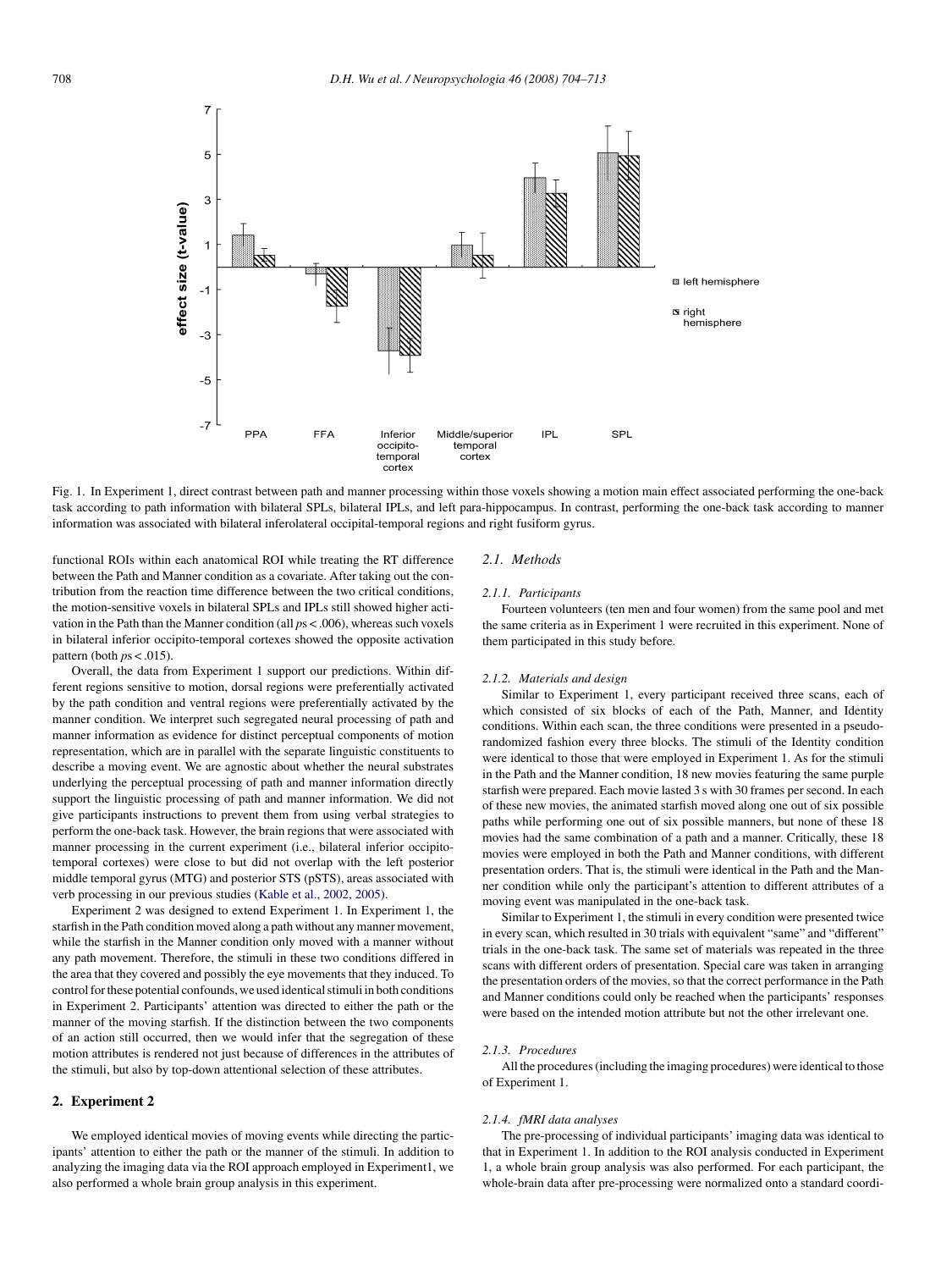Table 3 The accuracy  $(\%)$  and reaction time (in ms) in the three conditions of the one-back task from Experiment 2

|                    | Path    | Manner | Identity |
|--------------------|---------|--------|----------|
| Accuracy $(\% )$   | 74.4    | 83.7   | 97.3     |
| Reaction time (ms) | 1528.33 | 1380   | 725      |

nate space (MNI) using a 12-parameter affine transformation with non-linear deformations. Normalization parameters were initially calculated using each participant's high-resolution anatomical scan. The same voxel-wise analysis via a general linear model as in the ROI analysis was performed on the normalized data from individual participants. The results were then spatially smoothed with a kernel with full-width half-maximum (FWHM) of three voxels. A randomeffect analysis of the contrasts of interest (i.e., the motion main effect, the contrast between the Path and the Manner condition) was conducted to examine whether the mean value across participants in each voxel was significantly different from zero. For each contrast of interest, permutation methods ([Nichols & Holmes,](#page-9-0) [2002\) w](#page-9-0)ere used to determine the exact threshold for the desired map-wise false positive rate (i.e.,  $p < .05$ ).

#### *2.2. Results*

# *2.2.1. Behavioral data*

The patterns of the accuracy and reaction time data from Experiment 2 were similar to that of Experiment 1 (see Table 3). The Path condition had the highest error rate, followed by the Manner condition, then the Identity condition. Most importantly, however, there was no difference between the Path and the Manner conditions  $(t = 2.06, p = .11)$ . Attending to the path of a moving object was not more difficult than attending to its manner when both attributes were present. The comparable accuracy of these two conditions in this experiment (in contrast to Experiment 1) might be due to a relatively easier Path task, given that there were only six rather than 18 possible paths. The reaction time difference between every two conditions was significant (all *p*s < .03), confirming the longest reaction time of the Path condition, followed by that of the Manner condition, and then that of the Identity condition. As mentioned earlier, longer reaction times in the Path than the Manner condition might be caused by the nature of the task but not necessarily reflect the task difficulty. Nonetheless, we treated the RT difference as a covariate in the contrast between the Path and the Manner condition in the analyses of the fMRI data to control for first order effects of this potential confound.

#### *2.2.2. ROI analyses of the imaging data*

The data from Experiment 2 replicated the major findings of Experiment 1 (see Table 4). Selective attention to either the path or the manner attribute was associated with segregated activation patterns despite the fact that the stimuli in the two conditions were identical. When performing the one-back task for path, bilateral IPLs and SPLs showed greater activations than when performing the same task for manner (left IPL:  $t_{13} = 9.26$ ,  $p < .0001$ ; right IPL: *t*<sup>13</sup> = 2.68, *p* = .0317; left SPL: *t*<sup>13</sup> = 6.13, *p* = .0005; right SPL: *t*<sup>13</sup> = 2.92,  $p = .0223$ ) (also see [Fig. 2\).](#page-6-0) Even after the RT difference in the two conditions was taken into account, this pattern remained albeit less significant for the regions in the right hemisphere (left IPL:  $p < .001$ ; right IPL:  $p = .071$ ; left SPL:  $p = .003$ ; right SPL:  $p = .055$ ). The inferior occipito-temporal cortex in both hemispheres demonstrated the opposite activation pattern (left:  $t_{13} = -5.15$ , *p* = .0013; right: *t*<sub>13</sub> = −7.65, *p* = .0001), even after the first order effects of RT differences between the Path and the Manner condition were taken into account (both *p*s < .001).

Consistent with the findings in Experiment 1, relatively few voxels showed motion sensitivity within ventral occipital regions. Moreover, when contrasting the activation between path and manner processing, only the functional ROI in the right fusiform gyrus demonstrated greater activation for manner than path processing  $(t_{13} = -4.75, p = .0021)$ . Given the well-documented role of the fusiform gyrus in face and body processing (e.g., [Grill-Spector, Knouf,](#page-9-0) [& Kanwisher, 2004;](#page-9-0) [Kanwisher et al., 1997;](#page-9-0) [Liu, Harris, & Kanwisher, 2002;](#page-9-0) Peelen & Downing, 2005; Tong, Nakayama, Moscovitch, Weinrib, & Kanwisher, [2000\),](#page-9-0) directing one's attention to the manner that was performed by an animated figure with a face might have increased the saliency of face-like features. We did not find differences between path and manner processing in either parahippocampal gyrus (*p*s > .1449).

#### *2.2.3. The whole brain group analysis*

According to a one-tailed permutation analysis, the contrast of a voxel with significantly higher activity in the motion (i.e., Path and Manner) conditions than the stationary (i.e., Identity) condition has to surpass the threshold of 7.088 when the whole-brain false-positive error rate is controlled at  $p = .05$ . It should be noted that the purpose of this analysis was simply to serve as an initial filter to identify the voxels within which the contrast of interest, path versus manner, would be examined. The functional neural network sensitive to motion (see [Table 5](#page-7-0) and the purple regions in [Fig. 3\) i](#page-6-0)ncluded the following regions in both hemispheres: the SPL and IPL (BA7 and 40), the posterio-lateral inferior/middle temporal gyri (BA37), the occipital cortex (BA17/18/19), the inferior and middle frontal gyri (BA44 and 6), anterior insula (BA47/48), the medial frontal cortex (BA8/32), and the cerebellum.

Table 4

The size of the functional ROIs (i.e., the number of voxels that showed a motion main effect), and the direct contrast in each ROI (i.e., the *t*-value contrasting the MR signal of the Path and Manner conditions averaging across the voxels in the functional ROI) of Experiment 2

|                                                                                              | <b>PPA</b>      | <b>FFA</b>        | Inferior occipito-temporal<br>cortex | Middle/superior<br>temporal cortex | <b>IPL</b>      | <b>SPL</b>      |
|----------------------------------------------------------------------------------------------|-----------------|-------------------|--------------------------------------|------------------------------------|-----------------|-----------------|
| Left hemisphere                                                                              |                 |                   |                                      |                                    |                 |                 |
| Number of voxels in the functional<br>ROI ( <i>i.e.</i> , showing the motion main            | $3 + 4$         | $8 \pm 8$         | $73 + 46$                            | $41 \pm 23$                        | $46 + 29$       | $57 \pm 31$     |
| effect)                                                                                      |                 |                   |                                      |                                    |                 |                 |
| Contrast of Path–Manner (averaged)<br><i>t</i> -value of difference)                         | $0.26 \pm 0.94$ | $0.05 \pm 1.38$   | $-3.53 \pm 3.37$                     | $0.53 \pm 1.76$                    | $1.89 \pm 1.29$ | $2.75 \pm 1.96$ |
| $\overline{T}$                                                                               | 1.64            | 0.90 <sub>1</sub> | $-5.15$                              | 2.04                               | 9.26            | 6.13            |
| $\boldsymbol{P}$                                                                             | 0.1449          | 0.4002            | $0.0013*$                            | 0.0802                             | $< 0.0001*$     | $0.0005*$       |
| Right hemisphere                                                                             |                 |                   |                                      |                                    |                 |                 |
| Number of voxels in the functional<br>ROI ( <i>i.e.</i> , showing the motion main<br>effect) | $3 \pm 3$       | $15 + 15$         | $82 + 40$                            | $72 \pm 38$                        | $58 \pm 47$     | $83 + 46$       |
| Contrast of Path–Manner (averaged<br><i>t</i> -value of difference)                          | $0.71 \pm 1.71$ | $-1.11 \pm 1.43$  | $-2.86 \pm 2.46$                     | $0.19 \pm 2.04$                    | $0.97 \pm 2.33$ | $1.64 \pm 2.51$ |
| T                                                                                            | 0.89            | $-4.75$           | $-7.65$                              | 0.61                               | 2.68            | 2.92            |
| $\boldsymbol{p}$                                                                             | 0.4042          | $0.0021*$         | $0.0001*$                            | 0.5623                             | $0.0317*$       | $0.0223*$       |

A *t*-test was further performed on the contrast between the Path and Manner conditions against zero.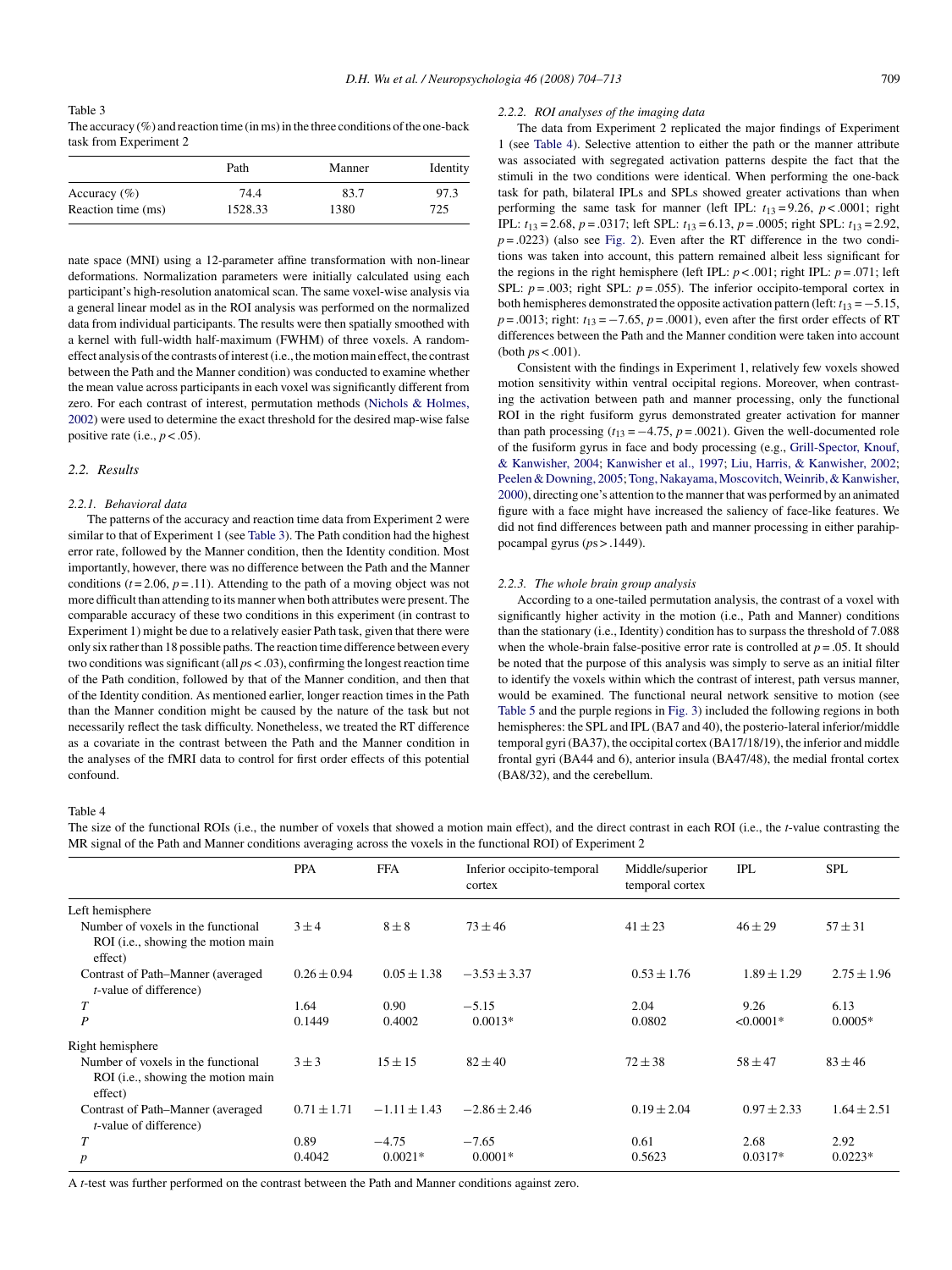<span id="page-6-0"></span>

Fig. 2. In Experiment 2, bilateral SPLs and bilateral IPLs demonstrated higher activation when attending to path than manner information in performing the one-back task. In contrast, bilateral inferolateral occipital-temporal areas and right fusiform gyrus demonstrated the reverse pattern.

Within the functional network for motion perception, the permutation analysis indicated that the threshold of the 2-tailed contrast between the Path and the Manner condition is 6.04 to achieve a map-wise false-positive error rate at the .05 level. The results from this analysis converged with those of the ROI analysis. Within the regions showing a motion main effect (i.e., the purple areas in Fig. 3), attending to the path of motion was associated with the right SPL (BA7), left IPL (BA40), and bilateral posterior middle frontal gyrus (BA6), as the red areas shown in Fig. 3. In contrast, attending to the manner of the same action event was associated with bilateral posterior inferior/middle temporal cortex (BA37), as the green areas shown in Fig. 3. The direct comparison between the Path and the Manner condition revealed segregated neural substrates subserving selective attention to path and manner of motion, and supported our hypothesis that path and manner processing is associated with the dorsal and ventral part of the motion network, respectively.

# **3. Experiment 3**

Both the ROI and whole-brain analyses in Experiment 2 demonstrated separate brain regions that were preferentially activated by selective attention to the path and the manner of motion. However, it is possible that the two conditions engaged the participant's eye movements differently. That is, although the participants were encouraged to watch the identical stimuli in the Path and Manner conditions from the beginning to the end of each movie, they might have followed the moving starfish longer with greater accompanying eye-movements in the Path than in the Manner condition. The association between path processing and the posterior parietal lobules and the frontal eye-field seems to be compatible with this speculation, since these regions are implicated in preparing and executing eye movements [\(Pierrot-Deseilligny,](#page-9-0) [Milea, & Muri, 2004;](#page-9-0) [Rafal, 2006\).](#page-9-0) To determine if there were systematic dif-



Fig. 3. The brain regions that demonstrated higher activity in the moving (path and manner) than stationary condition, including bilateral superior and inferior parietal lobules (BA7 and 40), posterior inferior/middle temporal gyri (BA37), occipital cortex (BA17/18/19), inferior and middle frontal gyri (BA44 and 6), anterior insula (BA47/48), medial frontal cortex (BA8/32), and cerebellum, were shown in purple  $(t > 7.088, p < 0.05, 1$ -tailed, as determined by permutation analyses). Among these regions, attending to path and manner was associated with the areas shown in red (right superior parietal lobule (BA7), left inferior parietal lobule (BA40), and bilateral frontal eye field (BA6),  $t \ge 6.04$ ,  $p < .05$ , 2-tailed). In contrast, attending to manner was associated with bilateral posterior inferior/middle temporal cortex (BA37), as shown in green ( $t \ge 6.04$ ,  $p < .05$ , 2-tailed).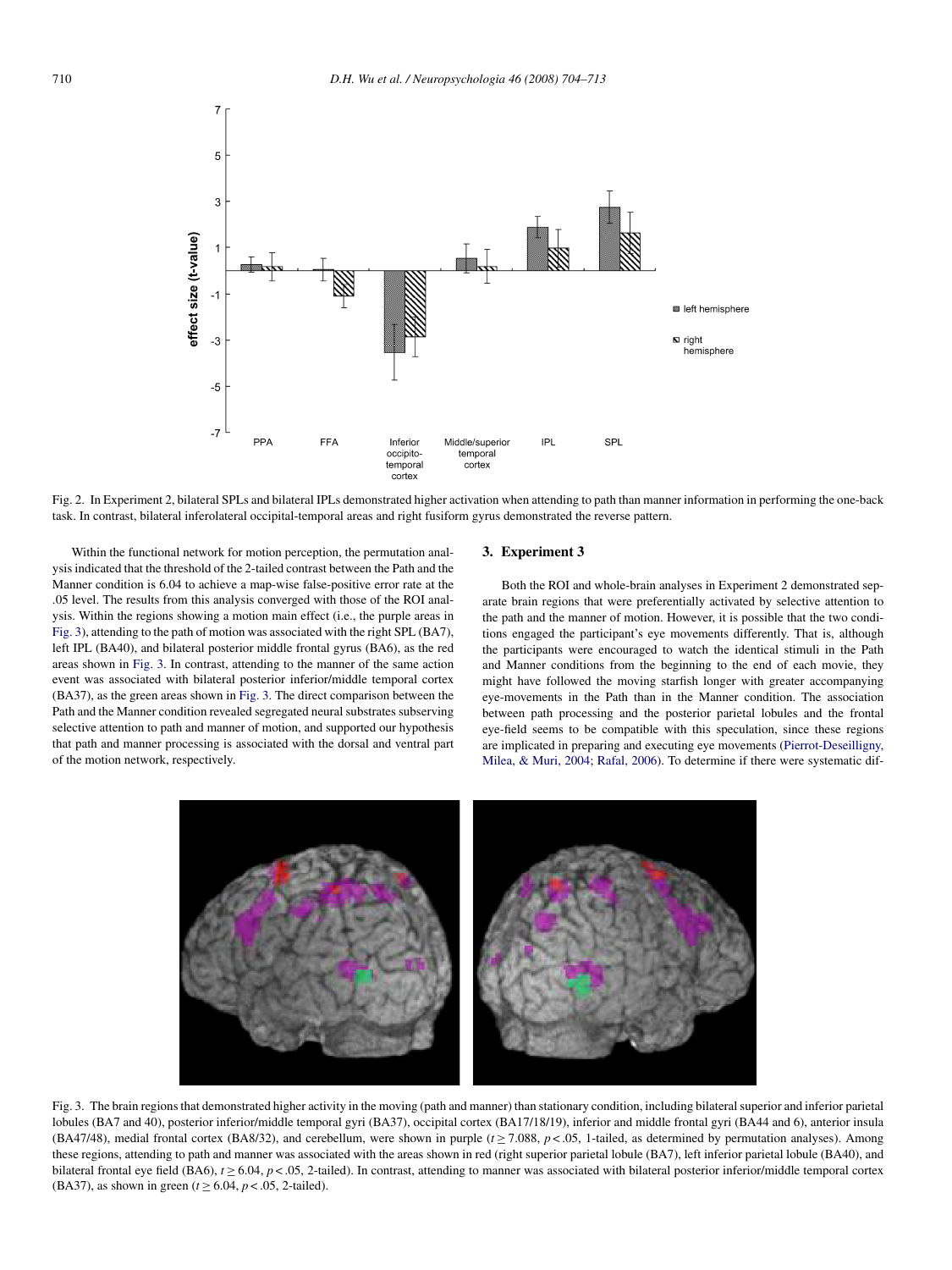# <span id="page-7-0"></span>Table 5

The coordinates of the regions that were associated with the motion main effect, selective attention to path information, and selective attention to manner information from the group data of Experiment 2

| Regions with activation surpassing the<br>threshold                                                | BA                           | Tal coordinate                                         |
|----------------------------------------------------------------------------------------------------|------------------------------|--------------------------------------------------------|
| Motion main effect ( $t \ge 7.088$ , 1-tailed)<br>Superior parietal lobule                         | L7<br>R7                     | $(18, -64, 52)$<br>$(-18, -64, 52)$                    |
| Inferior parietal lobule                                                                           | IA0<br>R40                   | $(41, -33, 42)$<br>$(-41, -33, 42)$                    |
| Posterior inferior temporal gyrus<br>Posterior middle temporal gyrus                               | R37<br>L37<br>R37            | $(-41, -51, -10)$<br>$(47, -61, 4)$<br>$(-47, -61, 4)$ |
| Occipital cortex                                                                                   | L17<br>18<br>R <sub>19</sub> | $(12, -91, 8)$<br>$(0, -74, 4)$<br>$(-26, -73, 35)$    |
| Inferior frontal gyrus                                                                             | L44<br>R44                   | (52, 11, 27)<br>$(-52, 11, 27)$                        |
| Middle frontal gyrus                                                                               | L6<br>R <sub>6</sub>         | (25, 0, 55)<br>$(-25, 0, 55)$                          |
| Anterior insula                                                                                    | L47/48<br>R47/48             | $(35, 21, -1)$<br>$(-35, 21, -1)$                      |
| Medial fronal cortex                                                                               | 8<br>32                      | (0, 24, 45)<br>(0, 23, 39)                             |
| Cerebellum                                                                                         |                              | $(+/-10, -71, -21)$                                    |
| Path preference ( $t \ge 6.04$ , 2-tailed)<br>Superior parietal lobule<br>Inferior parietal lobule | R7<br>L40                    | $(-14, -59, 55)$<br>$(37, -44, 55)$                    |
| Middle frontal gyrus                                                                               | L6<br>R6                     | (25, 0, 55)<br>$(-25, 0, 55)$                          |
| Manner preference ( $t \ge 6.04$ , 2-tailed)                                                       |                              |                                                        |
| Posterior inferior temporal gyrus                                                                  | R37                          | $(-48, -66, -1)$                                       |
| Posterior middle temporal gyrus                                                                    | L37<br>R37                   | $(47, -69, 4)$<br>$(-49, -61, 4)$                      |

ferences in eye-movements across conditions, we conducted an eye tracking experiment.

#### *3.1. Materials and methods*

#### *3.1.1. Participants*

Eight volunteers from the community of National Central University in Taiwan who had not participated in this study before were tested in six blocks of each of the Path and Manner conditions.

# *3.1.2. Materials, design, and procedures*

The procedures closely resembled those in Experiment 2, except that the Identity condition was not included, and the simultaneous fMRI data were not acquired. The participants performed the one-back task on the 18 movies of a moving starfish in a specific manner along a specific path while their attention was directed to either the path or the manner of the motion. That is, they made manual responses to indicate whether the path and the manner of the starfish in the current movie was the same as that in the previous movie in the Path and the Manner condition, respectively. The participants' eye-movements were simultaneously monitored and recorded every 2 ms throughout the experiment by an eye-tracker (EyeLink II, SR Research Ltd., Mississauga, Ontario, Canada).

#### *3.1.3. Results*

We found that that the eye-movements induced in the Path and Manner conditions did not differ. Specifically, the total average distance of the eye-movements of each movie was 50.69 and 52.69 degrees of visual angles in the Path and the Manner condition, respectively, and the difference between them was not significant  $(t_7 = -1.22, p > .23)$ . To rule out the possibility that the participants might not have continued to track the starfish throughout the entire trial for the Manner as opposed to the Path condition, we also computed the distance between the first and the last gaze of each movie in different conditions. No difference was detected in this comparison, either (Path: 3.69 degrees of visual angles; Manner: 3.47 degrees of visual angles;  $t_7 = 0.50$ ,  $p > .63$ ). These data indicated that the eye-movements engaged in the Path and Manner conditions were similar, hence unlikely to account for the observed segregation of neural responsiveness to path and manner processing.

# **4. General discussion**

In this study, we tested the hypothesis that the nervous system segregates motion in a way that parallels the linguistic parsing of a spatial event. Specifically, we examined whether path and manner of motion, two linguistically salient attributes of an event, are processed within different neural networks. Furthermore, we expected that the processing of these motion attributes to segregate along a dorsal–ventral axis, with path of motion being processed more dorsally than manner of motion.

Our findings provide strong support for this hypothesis. In both Experiment 1 and 2, the contrast between path and manner processing revealed distinct neural substrates that were preferentially involved in processing paths and manners of motion. The results of Experiment 2 replicated the findings of Experiment 1, and demonstrated that such segregation occurs under more stringent conditions. Specifically, when identical stimuli were employed in both the Path and Manner conditions, the participants' attention to path or manner of motion were associated with dorsal and ventral brain regions, respectively. Neural substrates in bilateral parietal lobules and frontal areas likely to include the frontal eye-field were responsive to path, while those in the bilateral posterior inferior/middle temporal cortex were responsive to manner of motion.

One account for the greater dorsal activations associated with processing the path than manner information of motion could be that attending to path was accompanied by greater eyemovements. On such an account, the control of eye movements, instead of the processing of path per se, could be producing differential activations. This account is unlikely to account for the results of the second experiment in which identical stimuli were used and in which no differences in eye movements were found when subjects performed this task off-line (as in Experiment 3). An intriguing possibility is that path information is encoded abstractly in eye-gaze coordinates that are neurally represented within networks involved in the control of eye movements.

The general idea that path and manner of motion are linked to conceptual and linguistic representations is supported by developmental and a few cognitive neuroscience studies. Infants are sensitive to path and manner information at different stages of development. In a modified preferential looking paradigm, [Pruden et al. \(2004\)](#page-9-0) found that 10-month-old infants could extract an invariant path across different dynamic scenes, but the extraction of a common manner was not observed until 13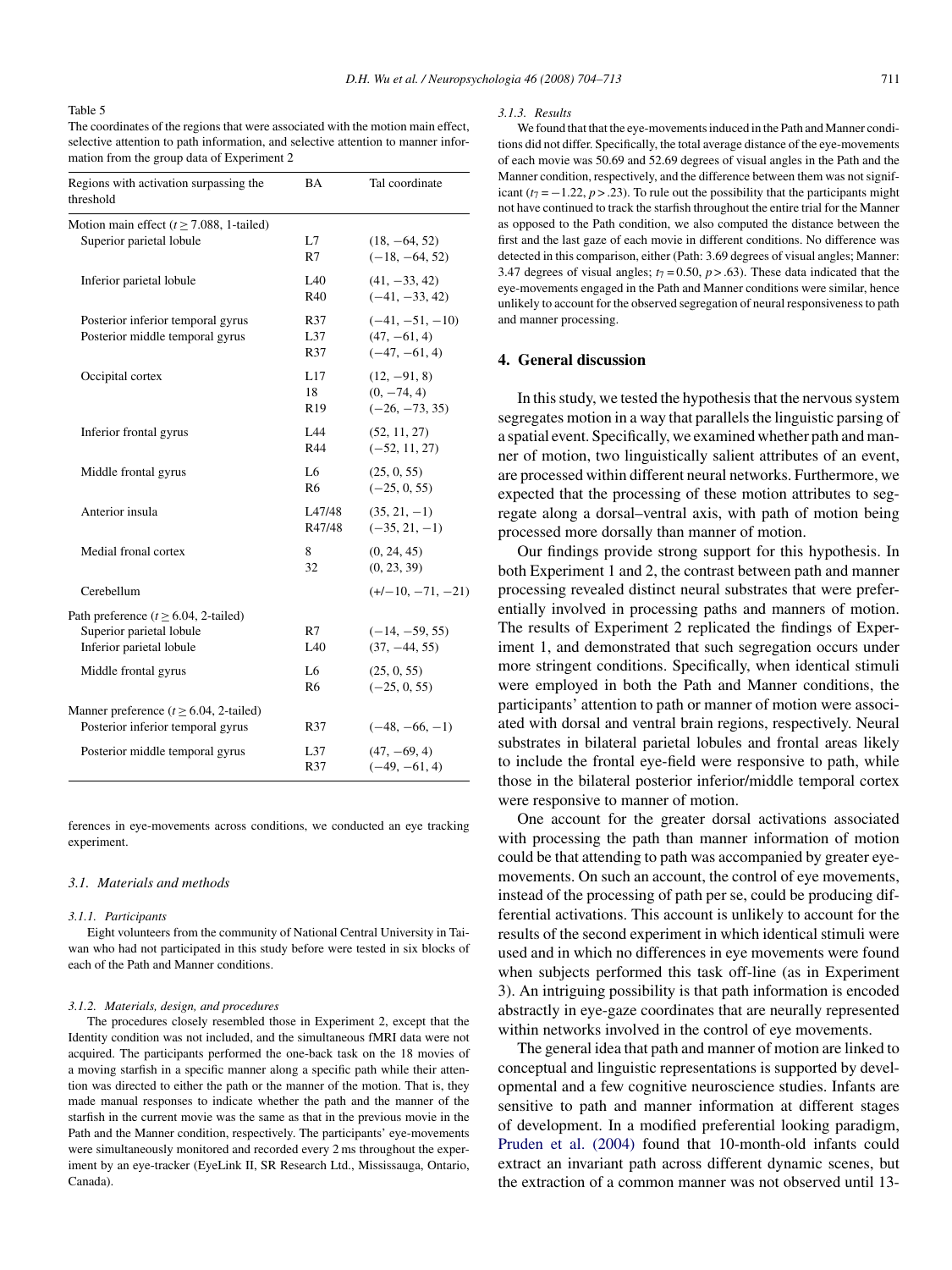<span id="page-8-0"></span>month old. More interestingly, this sensitivity to path and manner of a moving event can be modulated by the degree of children's linguistic competence. [Pulverman, Sootsman, Golinkoff, and](#page-9-0) [Hirsh-Paset \(2003\)](#page-9-0) demonstrated that 14- to 17-month-olds with rich English vocabularies were more attentive to manner changes than to path ones. Within cognitive neuroscience, action recognition is associated with activations in a network distributed in lateral occipitotemporal, inferior parietal, and inferior prefrontal areas, including MT/MST and the regions in and near the superior temporal sulcus (STS)(Allison et al., 2000; Decety & Grezes, 1999; [Kable & Chatterjee, 2006;](#page-9-0) [Rizzolatti, Fogassi,](#page-9-0) [& Gallese, 2001\).](#page-9-0)<sup>1</sup>

Given that manner of motion is communicated most often by verbs while path is communicated most often by prepositions in English, one might expect a similar anatomic segregation for processing these linguistic constituents in English speakers/readers as we observed for the processing of the motion components. We have reported that processing verbs activates the left posterior middle temporal gyrus (MTG) and posterior STS (pSTS) [\(Kable et al., 2002, 2005\),](#page-9-0) and others have found that naming prepositions activates the posterior inferior parietal lobule (Damasio et al., 2001; Emmorey et al., 2002). This general pattern is also corroborated by lesion studies [\(Tranel](#page-9-0) [& Kemmerer, 2004;](#page-9-0) [Tranel, Kemmerer, Adolphs, Damasio, &](#page-9-0) [Damasio, 2003\).](#page-9-0) Recently we reported a similar ventral–dorsal split in lesions of the patients with comprehension deficits of thematic roles (determined by verbs) and locative relations (determined by prepositions) [\(Wu, Waller, & Chatterjee, 2007\).](#page-9-0) These observations raise the possibility that the processing of path and manner of motion serves as perceptual points of entry for the neural mediation of prepositions communicating trajectories and verbs communicating actions. It also follows naturally that the neural substrates supporting path processing is the perceptual point of entry for verbs that express path information. Because there are only a handful of path verbs in English (e.g., enter, exit), this hypothesis could be tested in verb-framed languages (e.g., Spanish, Greek).

In addition to suggesting a parallel neural organization of perception and language, the results from the current study indicate that the perception of and attention to the path and manner information of a moving event also respects the dorsal–ventral split of "where-what" processing in the visual system. Another prominent theory, however, ascribes the dorsal and ventral streams as related to action ("how") and perception ("what"), respectively (Goodale & Milner, 1992). Path processing focuses on the changing location of objects in space, which is crucial to acting on or towards them [\(Goodale & Westwood, 2004\).](#page-9-0) Thus, our finding of higher activation in the Path than the Manner condition is also consistent with this view.

In summary, we report evidence that the neural decomposition of higher-level motion processing follows the linguistic parsing of motion into different language constituents. These findings reinforce the notion that the neural substrates of language and space are linked and follow parallel principles of organization.

# **Acknowledgments**

This research was supported by NIH grant RO1-DC04817 and RO1 HD050199 to A.C. and by Academia Sinica grant AS-94-TP-C06 to Dr. Daisy Hung. We are grateful to Dr. Hung for her support of this project and Dr. Chi-Hung Juan for his help in conducting Experiment 3. We also wish to thank Ashley Wilson for preparing the experimental materials and Dr. Geoffrey Aguirre for advice on image analyses.

# **References**

- Aguirre, G. K., Zarahn, E., & D'Esposito, M. (1997). Empirical analyses of BOLD fMRI statistics. II. Spatially smoothed data collected under nullhypothesis and experimental conditions. *Neuroimage*, *5*, 199–212.
- Aguirre, G. K., Zarahn, E., & D'Esposito, M. (1998). The variability of human, BOLD hemodynamic responses. *Neuroimage*, *8*, 360–369.
- Allison, T., Puce, A., & McCarthy, G. (2000). Social perception from visual cues: Role of the sts region. *Trends in Cognitive Sciences*, *4*, 267–278.
- Beauchamp, M. S., Cox, R. W., & DeYoe, E. A. (1997). Graded effects of spatial and featural attention on human area MT and associated motion processing areas. *Journal of Neurophysiology*, *78*(1), 516–520.
- Bloom, P., Peterson, M., Nadel, L., & Garrett, M. (1996). *Language and space*. Cambridge, MA: The MIT Press.
- Buccino, G., Lui, F., Canessa, N., Patteri, I., Lagravinese, G., Benuzzi, F., et al. (2004). Neural circuits involved in the recognition of actions performed by nonconspecifics: An fmri study. *Journal of Cognitive Neuroscience*, *16*(1), 114–126.
- Chatterjee, A. (2001). Language and space: Some interactions. *Trends in Cognitive Sciences*, *5*, 55–61.
- Damasio, H., Grabowski, T. J., Tranel, D., Ponto, L. L., Hichwa, R. D., & Damasio, A. R. (2001). Neural correlates of naming actions and of naming spatial relations. *Neuroimage*, *13*(6 Pt 1), 1053–1064.
- Decety, J., & Grezes, J. (1999). Neural mechanisms subserving the perception of human actions. *Trends in Cognitive Sciences*, *3*(5), 172–178.
- DeYoe, E. A., & Van Essen, D. C. (1988). Concurrent processing streams in monkey visual cortex. *Trends in Neurosciences*, *11*(5), 219–226.
- Downing, P. E., Jiang, Y., Shuman, M., & Kanwisher, N. (2001). A cortical area selective for visual processing of the human body. *Science*, *293*, 2470– 2473.
- Duvernoy, H. M. (1999). *The human brain: surface, three-dimensional sectional anatomy with MRI, and blood supply*. New York: Springer.
- Emmorey, K., Damasio, H., McCullough, S., Grabowski, T., Ponto, L. L., Hichwa, R. D., et al. (2002). Neural systems underlying spatial language in american sign language. *Neuroimage*, *17*(2), 812–824.
- Epstein, R., & Kanwisher, N. (1998). A cortical representation of the local visual environment. *Nature*, *392*, 598–601.
- Epstein, R., Graham, K. S., & Downing, P. E. (2003). Viewpoint-specific scene representations in human parahippocampal cortex. *Neuron*, *37*(5), 865–876.
- Gennari, S. P., Sloman, S. A., Malt, B. C., & Fitch, W. T. (2002). Motion events in language and cognition. *Cognition*, *83*(1), 49–79.
- Goodale, M. A., & Milner, A. D. (1992). Separate visual pathways for perception and action. *Trends in Neurosciences*, *15*, 20–25.

<sup>&</sup>lt;sup>1</sup> A prominent view of action comprehension is the mirror neuron theory. On this account people understand actions by enacting the actions within their own motor systems ([Rizzolatti et al., 2001\).](#page-9-0) We have not found strong support for this theory in our previous studies, and the activation of mirror neurons may be limited to the motor repertoire of the observer (Buccino et al., 2004). Another possibility is that actions are often composed of both manners and paths of motion, and the fronto-parietal activations observed in some action comprehension studies in part represent the processing of path information, while the posterior temporal activations represent the processing of manner information.